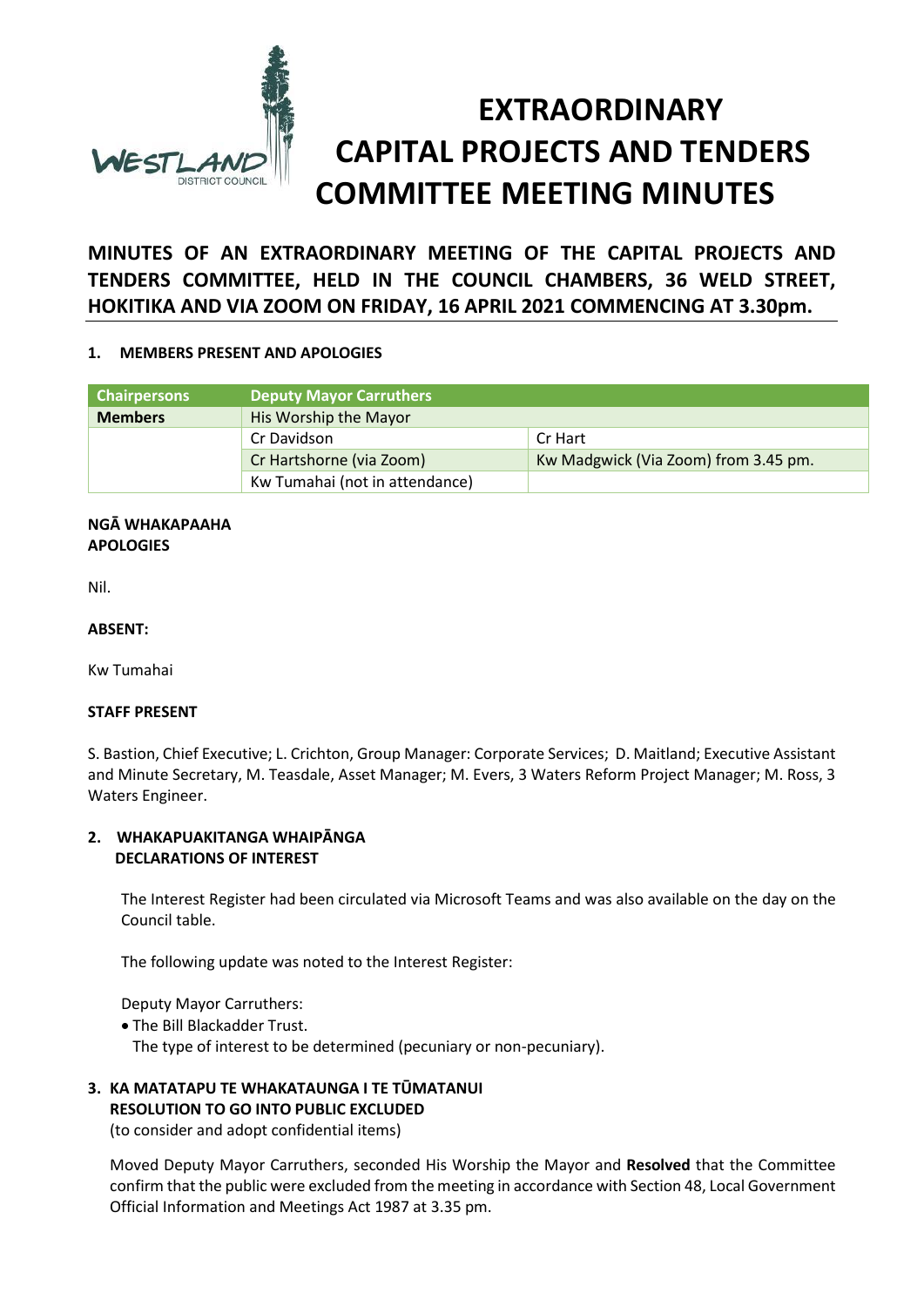Resolutions to exclude the public: Section 48, Local Government Official Information and Meetings Act 1987.

The general subject of the matters to be considered while the public are excluded, the reason for passing this resolution in relation to each matter and the specific grounds under Section 48(1) of the Local Government Official Information and Meetings Act 1987 for the passing of the resolution are as follows:

| Item<br>No. | <b>General subject of</b><br>each matter to be<br>considered                   | <b>Reason for passing</b><br>this resolution in<br>relation to each<br>matter | Ground(s) under Section 48(1) for the<br>passing of this resolution                                                                                                                                                      |
|-------------|--------------------------------------------------------------------------------|-------------------------------------------------------------------------------|--------------------------------------------------------------------------------------------------------------------------------------------------------------------------------------------------------------------------|
| 1.          | <b>Tender Award:</b><br>Carnegie Building                                      | Good<br>reason<br>to<br>withhold exist under<br>Section 7                     | That the public conduct of the relevant<br>part of the proceedings of the meeting<br>would be likely to result in the disclosure<br>of information for which good reason or<br>withholding exists.<br>Section $48(1)(a)$ |
| 2.          | <b>Tender Award:</b><br><b>New Treated Water</b><br><b>Reservoirs</b>          | Good<br>reason<br>to<br>withhold exist under<br>Section 7                     | That the public conduct of the relevant<br>part of the proceedings of the meeting<br>would be likely to result in the disclosure<br>of information for which good reason or<br>withholding exists.<br>Section $48(1)(a)$ |
| 3.          | <b>Tender Award:</b><br>Waste Water<br>Reticulation, CCTV<br>and Smoke Testing | Good<br>reason<br>to<br>withhold exist under<br>Section 7                     | That the public conduct of the relevant<br>part of the proceedings of the meeting<br>would be likely to result in the disclosure<br>of information for which good reason or<br>withholding exists.<br>Section $48(1)(a)$ |

This resolution is made in reliance on sections 48(1)(a) and (d) of the Local Government Official Information and Meetings Act 1987 and the particular interests or interests protected by section 7 of that Act, which would be prejudiced by the holding of the relevant part of the proceedings of the meeting in public are as follows:

| 1,2,3 |                                                                                          |  |  |
|-------|------------------------------------------------------------------------------------------|--|--|
|       | Protect information where the making available of the information:                       |  |  |
|       | (i) Would disclose a trade secret; or                                                    |  |  |
|       | (ii) Would be likely unreasonably to prejudice the commercial position of the person who |  |  |
|       | supplied or who is the subject of the information.                                       |  |  |
|       | (Section 7(2)(b))                                                                        |  |  |
|       |                                                                                          |  |  |
| 1,2,3 | Enable any local authority holding the information to carry on, without prejudice or     |  |  |
|       | disadvantage, negotiations (including commercial and industrial negotiations).           |  |  |
|       | (Section 7(2)(i))                                                                        |  |  |
|       |                                                                                          |  |  |